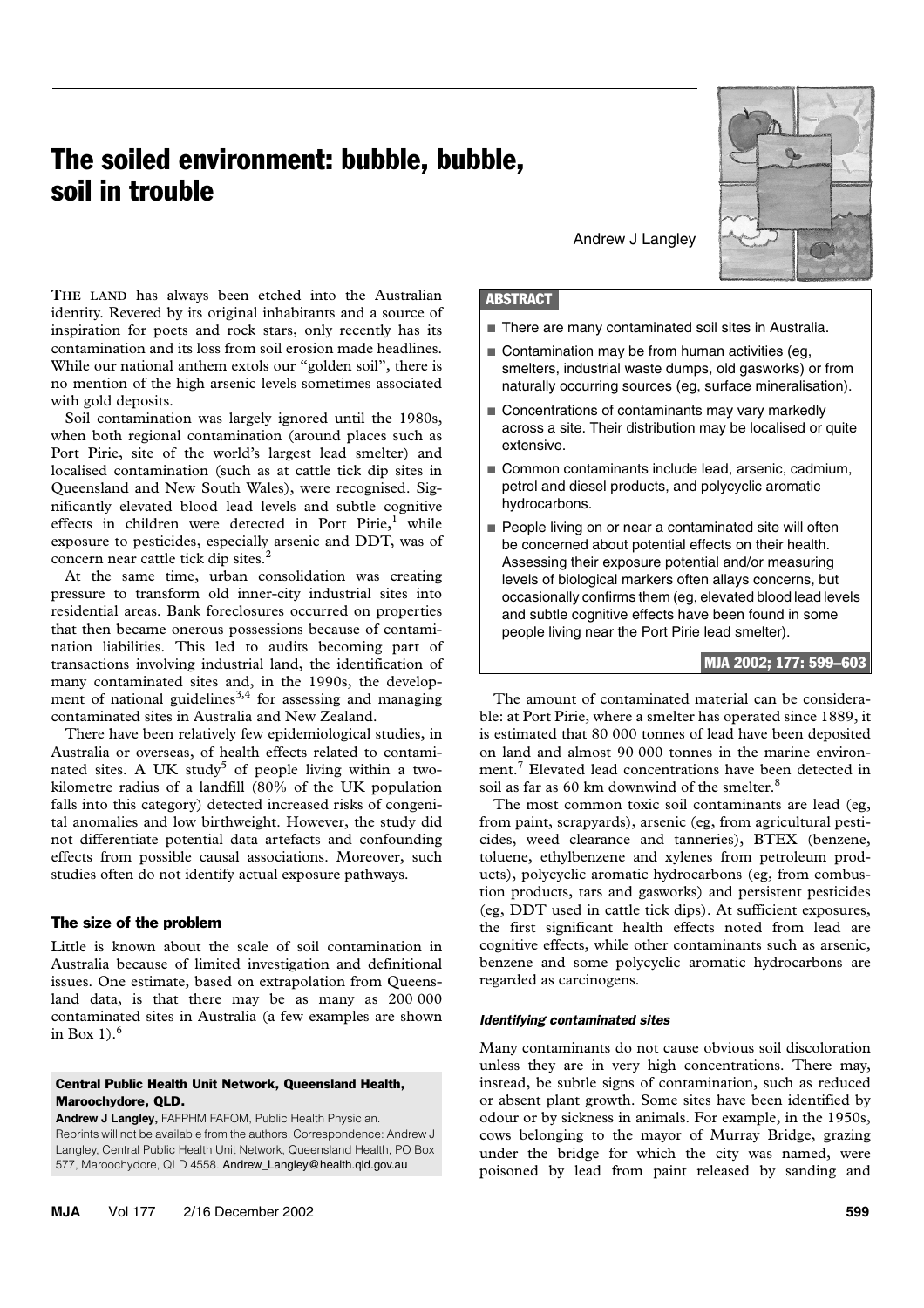

scraping of the bridge during routine maintenance.<sup>9</sup> In the 1980s, an Adelaide backyard contaminated in the past by lead sinker manufacture was identified after a vet diagnosed lead poisoning in a dog (Len Turczynowicz, Scientific Officer [toxicologist], South Australian Department of Human Services, personal communication).

Soil sampling may be performed at random locations, at regular spacings, or where contamination is thought to be most likely because of the site history — or using a combination of these approaches. Sampling is usually undertaken at different depths. As contamination concentrations often vary greatly across a site, isolated "hot spots" may be missed or randomly oversampled by the use of a grid.

## Routes of human exposure to contaminated soil

Potential exposures are greater where there is regional, not just localised, contamination, as more exposure opportunities exist — at home, at childcare or shopping centres, and more generally from contaminated air, food and water.

## *Direct soil ingestion*

Direct soil ingestion is usually the principal exposure route. People rarely deliberately consume "dirt", but children often convey dirt to the mouth on their hands, and adults may ingest contaminated soil on vegetables or on the surface of cigarettes.

Children are the "key receptor" because of hand-tomouth behaviours and because gastrointestinal absorption of heavy metals is higher in children than adults. Furthermore, children have heightened susceptibility to the effects of heavy metals because of their developing neurobehavioural system.

It is difficult to measure soil ingestion accurately. One surrogate measure is based on subtracting the quantity of tracer elements ingested in food from faecal amounts of the tracers. Children aged between one and four years living at a contaminated site in Montana, USA, have been estimated to ingest a median of 17 mg of soil per day.10 Peak soil ingestion probably occurs around  $15-24$  months of age.<sup>1</sup> The condition of soil pica (the recurrent ingestion of unusually high amounts of soil) is considered to occur rarely in Australia, but may result in high soil ingestion by certain individuals. In some countries there is cultural geophagia.

#### *Inhalation*

For volatile contaminants, inhalation may be a significant exposure route. Dust inhalation is generally a minor exposure pathway, but may be the only exposure route for people living near a contaminated site.

#### *Dermal absorption*

Dermal absorption of many contaminants such as inorganic lead is very low. Elevated concentrations of allergic sensitisers, such as chromium VI and nickel, may present a dermal hazard.

#### *Exposure via food and water*

Contamination of homegrown fruit, vegetables and herbs is a common concern of people living on or near contaminated sites.<sup>11</sup> There are substantial differences in uptake of contaminants according to the type of contaminant and the species of plant. Cadmium is taken up more readily than lead, but lead may still adhere to the dust on green leafy vegetables.

Dust arising from the site may cause concerns about contamination of rainwater tanks, and measures to test rainwater and prevent contamination may be warranted.

# Clinical appraisal

If a patient presents with concerns about exposure to toxic substances from a contaminated site, the following questions should be considered:

- Is there evidence that the site is contaminated?
- What are the likely contaminants?
- Are there significant exposure opportunities from ingestion, inhalation or dermal contact?
- Are biomarkers of exposure or effect available?

■ Are short- or long-term protective measures or treatments available?

Environmental protection agencies, public health departments and local governments may be able to provide useful information in this regard (see case study in Box 2).

# Use of biomarkers

Although over 20 million organic and inorganic substances are known, far fewer are in general commercial use, and validated biomarkers (used to measure exposures to, suscep-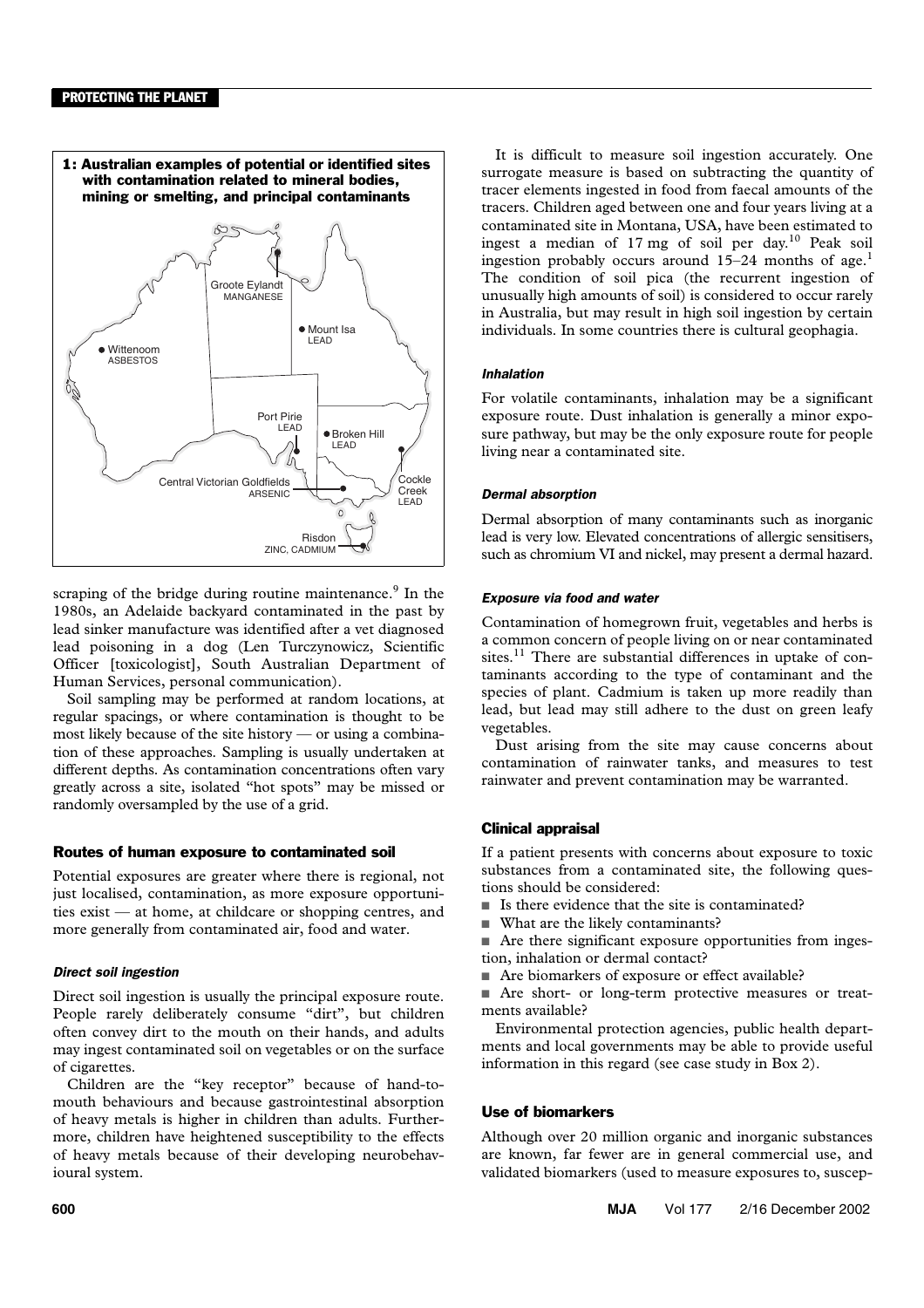tibilities to, or effects of environmental agents) with established normal ranges are available for only a few substances.

Blood lead level is a validated marker of lead exposure, and urinary arsenic level is the most appropriate indicator of arsenic exposure. However, as arsenic has a short biological half-life (several days), old exposures will not be detected. Furthermore, unless the level of "inorganic arsenic" is measured (rather than the commonly used "total arsenic" level), relatively high concentrations of naturally occurring organic arsenic from recent dietary seafood intake may confuse the interpretation.

Urinary cadmium is the best readily available marker of historical exposures (cadmium has a biological half-life of several years), but, with concentrations less than 10 parts per billion expected, sample contamination is a significant problem. This means that absolute cleanliness during collection and analysis is critical — do not accept urine specimens in Vegemite jars!

Where there is a mixture of contaminants it may be feasible to use a single validated biomarker, such as blood lead level, as a surrogate measure of exposure to a range of other toxic substances.

# Clinical management

A key principle is to identify exposure pathways and try to prevent or minimise further exposure. For example, in an environment with high lead contamination, doctors should also check for iron deficiency and establish whether pregnant women are receiving adequate calcium<sup>12</sup> (calcium competes with lead for absorption and retention). If indicated, children should be referred for neurodevelopmental and behavioural assessment. Detailed recommended interventions for various concentrations of elevated blood lead are available, $13$  and may include paediatric assessment, environmental assessment and sampling (if the source is not obvious), and remediation. A large randomised controlled  $trial<sup>14</sup>$  concluded that chelation therapy was not indicated for children with blood lead concentrations below  $45 \mu g/dL$ , as these children did not perform better in tests of cognition, behaviour and neuropsychological function after chelation therapy.

## Environmental management

To determine the need for intervention, the risk from a contaminated site needs to be assessed (Box 3).

For sites with localised contamination, interventions should be directed at remediating the site. Where there is regional contamination, environmental management will also need to focus on controlling air, food and water contamination and minimising contamination of living areas and children's play areas. Large mats at external doors can reduce the amount of soil being carried into houses on footwear, and wet mopping and carpet cleaning can reduce the burden in living areas. Using a standard vacuum cleaner can paradoxically worsen exposures, as the fine particulate fraction that will pass through the filter and be blown back

# 2: Case study: investigation of possible exposure to toxic substances

Mrs X presented to her general practitioner with her seven-year-old son, Oliver. She was concerned about a local newspaper report that a block of land where he often played was contaminated with high levels of lead and arsenic. She was anxious about her son's health and about the potential reduction in value of her property.

On examination, Oliver had no clinical signs of ill health or overt lead or arsenic poisoning (eg, pallor, lead lines on the gums, neuropathy).

Fortunately, the regional public health unit had recently sent a letter to all local GPs containing information from the local Environmental Protection Agency (EPA) about the site in question. The site was being proposed for housing redevelopment, and local authorities, alerted by the site history to possible contamination, had demanded an audited site assessment.

The site was a scrapyard that had been abandoned 20 years ago. It had been used to recover lead from batteries and to dump tannery waste with high chromium and arsenic content.

Recent tests undertaken by an environmental consultant on soil and groundwater (close to the sandy surface and used by locals for their vegetable gardens) showed the groundwater to be unaffected, but levels of lead and arsenic in the soil were higher than acceptable criteria. High levels of chromium III were found in some samples, but this is of low toxicity and concentrations did not exceed soil criteria.

After undertaking a health risk assessment, the public health unit's advice to GPs was that the lead and arsenic levels were only of concern for any children under five years actually living on the site, because of potential ingestion by hand-to-mouth behaviours. Dermal and inhalational exposures were considered negligible in this instance.

The mother was not readily reassured, and requested testing. The GP organised blood lead and urinary inorganic arsenic testing at a laboratory with expertise in biological monitoring. The results were within the normal population range for a child, and Mrs X was reassured.

The EPA also announced that remediation of the site would be undertaken in the near future. Contaminated soil would be removed to a managed landfill (with clay and geotextile lining) and replaced with clean soil. As an interim measure, the site would be fenced.

## 3: How risky is a site?

Precise estimates of the hazard risk of a contaminated site are often Precise estimates or the magnetic field of the strategy dependence (EPA)<br>made, usually based on US Environmental Protection Agency (EPA) methodologies. However, quantitative estimates may be misleading because of uncertainties arising from soil sampling processes and from exposure and toxicological assessments. These estimates have been particularly controversial in cases where the soil contaminants are classified as carcinogenic.

To address these problems, Australia has developed an approach to the environmental and health risk assessment of sites,<sup>4</sup> a method for assessing carcinogenic soil contaminants.<sup>16</sup> and environmental health risk assessment guidelines.15 The guidelines set out five stages of investigation:

- Issue identification, to establish where risk assessment is of value;
- Hazard identification, to determine possible adverse effects; ■ Dose–response assessment, to estimate the incidence of adverse
- effects at different exposure levels; ■ Exposure assessment, to estimate the contributions of various
- exposure pathways to total population exposures; and
- Risk characterisation, to provide a qualitative and/or quantitative estimate of the nature, severity and potential incidence of effects in a population.<sup>15</sup>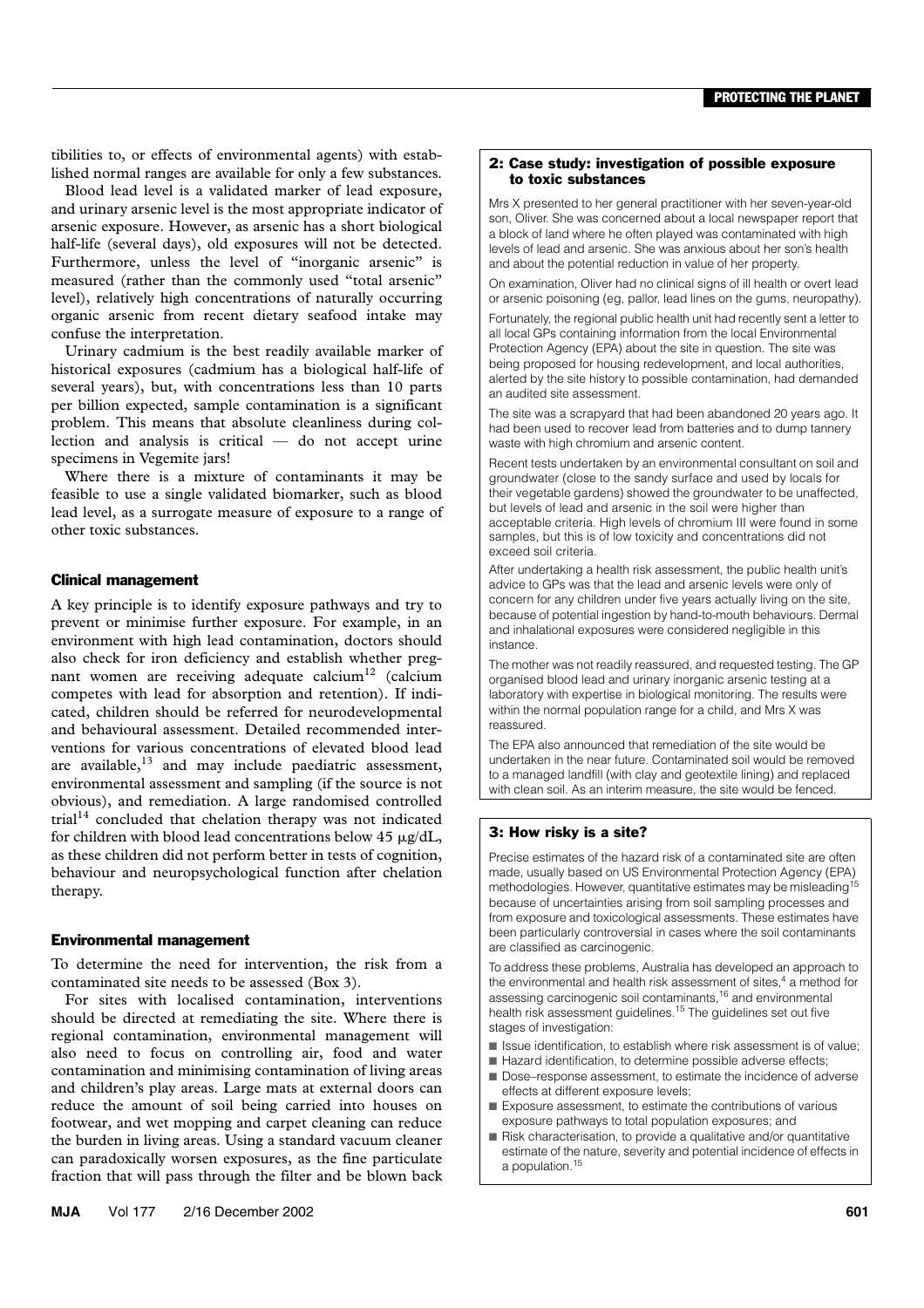

yard. Moist soil is stockpiled, and endogenous bacteria are stimulated to degrade diesel hydrocarbons by addition of inorganic nutrients.

into the surrounding environment will often contain a disproportionately high level of the contaminant. A vacuum cleaner with a HEPA (high efficiency particulate arresting) filter is preferred.

Environmental agencies have primary legislative responsibility for the assessment and management of contaminated sites. Importantly, this is underpinned by a range of State and Federal powers (eg, National Environment Protection Measures) that control the production, storage and disposal of waste and are designed to prevent further contamination.

# *Remediation of contaminated sites*

Large sites with extensive contamination (including gasworks, railway yards and landfills) have been successfully remediated to enable safe use. The Sydney Olympics site at Homebush Bay, where a variety of methods were used (including clean soil capping over mounds of contaminated soil), is an example of large-scale remediation.

It has been more difficult to remediate contaminated groundwater that has often arisen from leaking underground storage tanks containing petroleum products. Contaminated groundwater plumes have in some instances extended a considerable distance off site. In these situations, benzene has often been the principal concern because of its ability to rapidly disperse in aquifers and its carcinogenicity.

The conventional approaches to remediating contaminated sites are shown in Box 4. Novel clean-up methods are also being considered. One involves growing crops that will bioaccumulate heavy metals from the soil — the crops can then be harvested and the contaminant extracted from them. Another is vitrification: an electric arc is generated between large buried electrodes, creating temperatures sufficient to turn the soil and its contaminants into a glass-like mass from which the contaminants cannot leach. This very expensive method has been used at the nuclear testing site of Maralinga.

Unfortunately, the high cost of remediation and the difficulty of identifying responsible parties have sometimes resulted in the persistence of unremediated wastelands.

# **Conclusion**

In the coming years, we will refine our assessment and management of soil contamination and associated health risks (Box 5).

To minimise further loss of clean soil in the future, we must learn to treat it as a precious and limited resource and develop and apply improved legislative tools that will help to achieve this end.

# Competing interests

None identified.

# Acknowledgements

Greg O'Brien (Environmental Protection Agency, QLD) provided valuable advice and illustrations, Nick McClure (Flinders University, SA) provided illustrations, and Cathy Phipps (Environmental Health Centre, Port Pirie) provided valuable information.